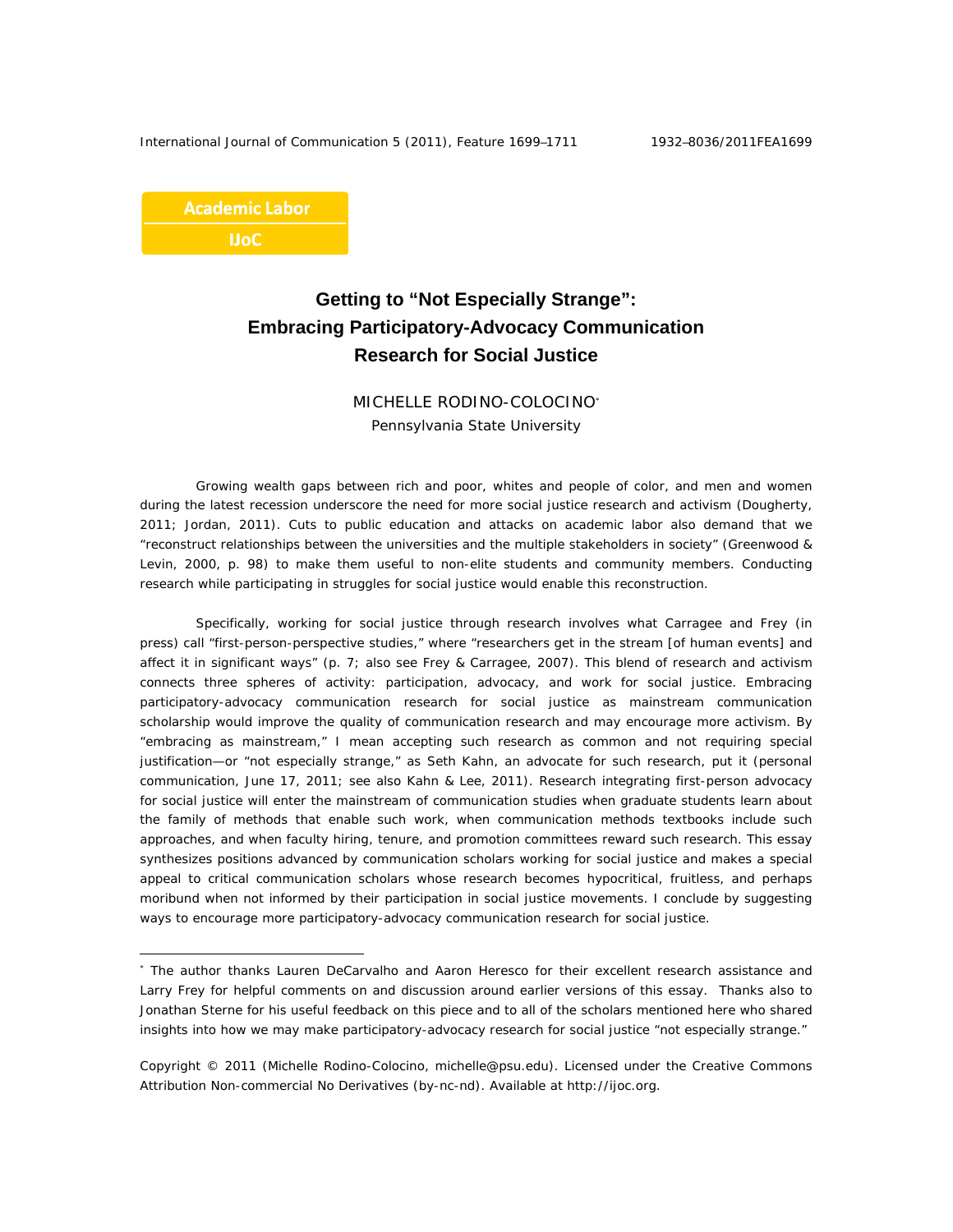#### **Why We Need Participatory-Advocacy Communication Research for Social Justice**

This essay starts from the premise that although communication scholars are involved in both research and activism for social justice, more of each is needed. Research with a "social justice sensibility" seeks "engagement with and advocacy for those in our society who are economically, socially, politically and/or culturally underresourced" (Frey, Pearce, Pollock, Artz, & Murphy, 1996, p. 110). A "social justice sensibility," furthermore, "foregrounds ethical concerns," "commits to structural analysis of ethical problems," "adopts an activist orientation," and seeks "solidarity" with others (Frey et al., p. 111).

Appeals for more research with a social justice sensibility come from scholars across the field, in specialties including applied communication, critical theory, cultural studies, organizational communication, and rhetoric (Frey & Carragee, 2007). Critical rhetorician Dana Cloud (2010) calls for collective action from communication scholars, though not necessarily through research: "If you are a critic of our system, the ideologies that sustain its horrors, putting ideas into action is the only conceivable thing to do" (p. 22). Communication scholars thus need to intervene as active agents who work to solve the significant social problems that we study. In this way, we can integrate participation (i.e., first-person involvement), advocacy, and social justice through our research and activism.

My call for mainstream communication research connecting participation and advocacy for social justice also springs from my work as an activist in the Seattle-based labor union the Washington Alliance of Technology Workers (WashTech) and from my experience as a graduate student in communication in the early 2000s. As a budding critical communication scholar informed by Marxism but lacking awareness of established methods to connect activism and research, I deemphasized my activism in my post hoc writings about the significance of WashTech's struggle for secure, fairly compensated jobs (Rodino-Colocino, 2006, 2007, 2008). By placing my advocacy in the background, I missed opportunities to engage with literature on communication and activism. As I discuss below, mainstreaming methodologies that enable participation in the struggles we study may improve the quality of research generated collaboratively by scholars and activists, and encourage more scholars to work for social justice. Scholars have recently begun to position themselves as participants in movements for social justice when designing their research (Lawrence R. Frey, personal communication, June 7, 2011). The time seems ripe, then, for embracing communication research involving participation in and advocacy for social justice as "not especially strange."

The disconnect between ideas and action produces dissonance that is particularly egregious for critical communication scholars. That divide renders Marxist critical communication research useless, given, for example, that the telos of Marxism is to overturn capitalism because of the injustice it begets. In the concluding chapter of an anthology on Marxism's relevance to communication, scholar and media reform activist Steve Macek (2006) argues that despite the abundance of Marxist "critical" communication research, "much of that discursive output has willfully ignored one of Marxism's cardinal insights: namely, the need for intellectuals to actively participate in and learn from real political struggles" (p. 218). Macek contends that Marx's aphorism "Philosophers have only *interpreted* the world, in various ways; the point, however, is to *change* it" (Marx, 1983, p. 158) was meant to underscore the relationship between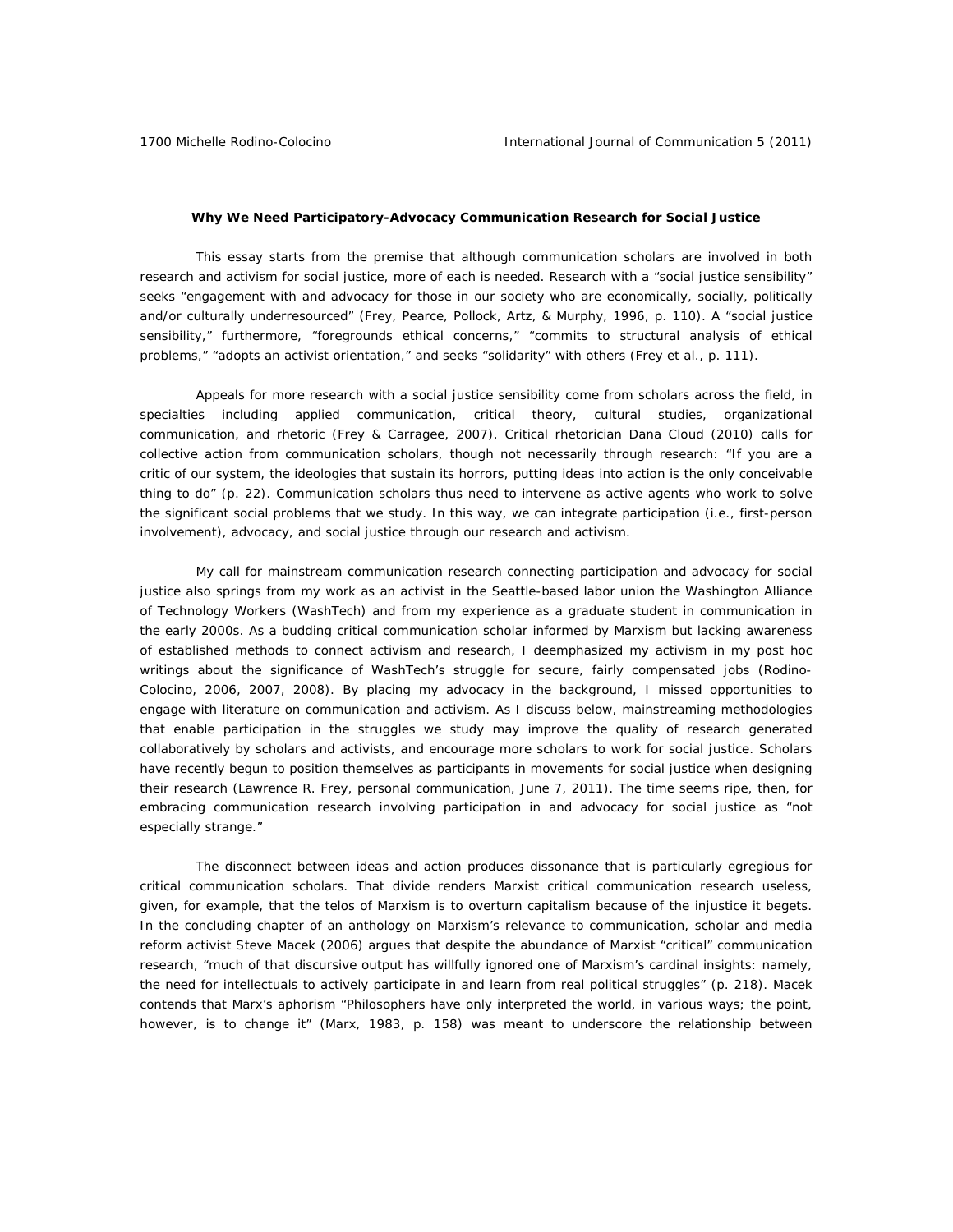understanding material reality and taking action to radically change it. Knowledge of capitalism's history, logic, and signal contradictions should inform radical action.

The converse, however, also is true: "It is impossible to develop such an understanding without becoming actively involved in movements for radical change" (Macek, p. 218). For Macek and others (e.g., Hartnett, 2010), participation in activism for social justice illuminates inequities and atrocities produced by capitalism, racism, sexism, and other forms of domination. Consequently, critical communication studies that draw on critical race, feminist, political-economic, and queer theories but are not informed by scholars' participation in struggles against oppression are in vain, in the double sense of the word: they are fruitless and excessively concerned with appearance (i.e., appearing significant rather than effecting significant change). It is imperative, then, that critical communication scholars participate in "concrete struggles for social justice" in ways that "entail immersion in the life of a movement" (Macek, pp. 219, 238).

Such immersion, as Macek (2006) argues, would not only improve the quality of communication research but also enable more activism by scholars. As Tony Palmeri (2006), a rhetoric professor at the University of Wisconsin-Oshkosh who has produced progressive alternative media, explains, "Substantial amounts of social justice work do not get accomplished because many people cannot reasonably be expected to pursue such work if it does not conform with the rewards available on their respective campuses" (p. 149). I hope readers will consider rewarding such work by taking steps such as the ones discussed in this essay. Those who are unconvinced of the value of this work should consider the potency of scholarship that integrates first-person advocacy for social justice.

### **The Family of Participatory-Advocacy Methods for Social Justice**

A growing body of scholarly work points to the intellectual and political fruitfulness of immersion in activism for social justice. Robert McChesney, founder of the Free Press, is among the best-known scholars producing critical communication studies of political economy. Working with other activists and scholars, McChesney has organized protests against rules that would have expanded large corporations' command of the airwaves by enabling further consolidation of ownership (Macek, 2006; McChesney, 2007). The two volumes of *Communication Activism* (Frey & Carragee, 2007) provide additional examples of scholar-activist collaborations from a range of perspectives.<sup>1</sup> The lead chapter of the first volume (Jovanovic, Steger, Symonds, & Nelson, 2007), for example, details a project that community members and University of North Carolina-Greensboro communication scholars undertook to facilitate public dialogue about a November 3, 1979 domestic racist terrorist attack in Greensboro that the city never came to terms with, which underlies racial relations there. Another chapter discusses the documentary that John McHale made as a doctoral student and circulated with the help of anti–death penalty movement members, which led to the exoneration of an innocent man (McHale, 2007). By involving social movements and community programs to address issues of media ownership, public dialogue, and the death penalty, these projects demonstrate the unity of communication scholars' labor across the three spheres or "streams" of researcher participation, advocacy, and social justice (Carragee & Frey, in press).

 $\overline{a}$ 

<sup>&</sup>lt;sup>1</sup> See also the third volume of *Communication and Activism* (Frey & Carragee, in press).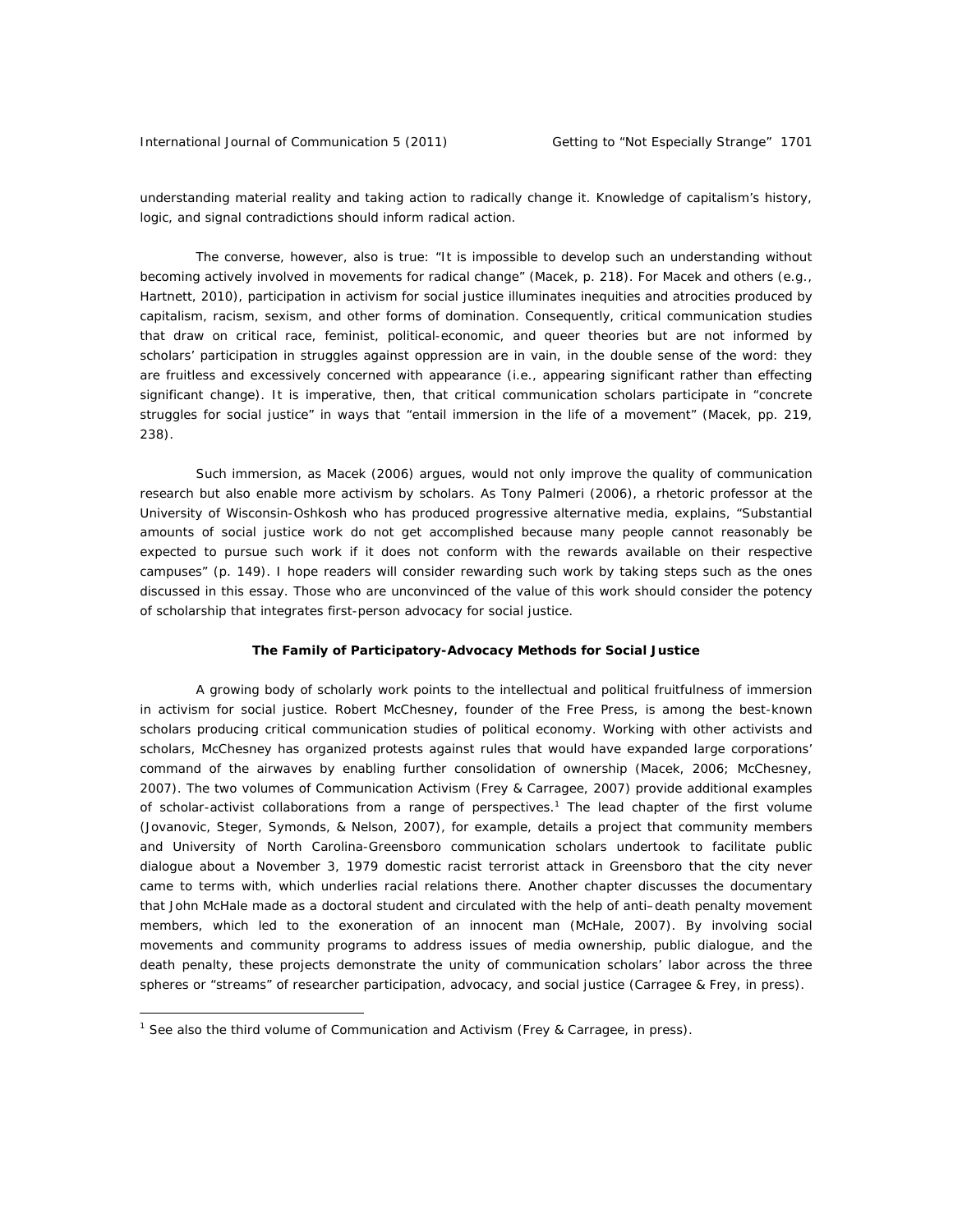Other scholars also have conducted first-person advocacy for social justice research (see, e.g., Kahn & Lee, 2011; Napoli & Aslama, 2011; Swartz, 2006). An exemplar is Dorothy Kidd and Eloise Lee's (2011) work with Media Alliance, an advocacy organization that seeks "a more just, accountable, and diverse media system" by enabling "historically marginalized communities" (p. 14), including low-income areas and communities of color, to develop communications capacities (i.e., access to and skill in the latest communication technologies).<sup>2</sup> Kidd, associate professor of communication studies at the University of San Francisco, and Lee, program director at the Oakland-based Media Alliance, describe their partnership as "the latest in a series of academic-activist research collaborations" (p. 11). One key difference between that type of research and third-person-perspective, "objective" research, Lee argues, is the role of the researcher: in their work "the researcher is less of an observer, and more of a participant—a kind of participant who is invested in the project" (p. 18).

This distinction between participant and observer points to important epistemological perspectives and methodological approaches that enable fruitful collaborations between scholars and activists. Kidd and Lee (2011) draw on the "family of approaches" that eschews "supposedly 'objective'" approaches and takes up a "liberationist practice aiming at redressing imbalances of power" (Reason & Bradbury, 2008, p. 7). Some scholars who collaborate with activists to conduct research for social justice have described their work as "action research (AR)," a polyglot "family" of methods that includes participatory research and participatory action research, or P(A)R (Swantz, 2008). P(A)R methodology springs from Paulo Freire's (1970) work, which offered a "critical pedagogy" based on a "problem-posing" model that foregrounded dialogue with poor, illiterate Latin American adult students as an alternative to the prevailing top-down, hypodermic "banking model," wherein powerful teachers "deposit" knowledge into the minds of ignorant students. Freire's goal was to fully engage students in a transformative, liberating, and humanizing process of learning by working "with" (and "in solidarity with") students. His teaching methods thus promoted social justice through democratic means. Following Freire, scholars have sought to achieve social justice through similar means in adult education, health sciences, medical anthropology, and community and agricultural development (Cornwall & Jewkes, 1995; Hall, 1991, 2005; Hall & Lucio-Villegas, 2011; Stoecker & Bonacich, 1992).

Others view P(A)R and AR as springing from distinct veins: P(A)R from Freire's critical pedagogy, and AR from Kurt Lewin's social-scientific work of the 1940s and 1950s (Brown & Tandon, 1983). From such a perspective, P(A)R seeks collaboration to promote social justice, whereas AR allegedly is valueneutral but encourages collaboration between scholars and research participants. However, since all the chapters in Reason and Bradbury's *Handbook of Action Research* (2008) reflect social justice aims, flexible vocabulary for these methods seems appropriate. A recent issue of the *International Journal of Communication* underscores the value of "eclectic pluralism" (Chambers, 2008, pp. 311–312) in applying participatory methods and their labels, describing work in this methodological vein as "engaged research," "research that matters," and "Freirian-influenced collaborative research" (Milan, 2010, p. 856; Ryan, Salas-Wright, Anastario, & Cámara Cervera, 2010, p. 846). In addition, some argue for the suitability of

 $\overline{a}$ 

<sup>&</sup>lt;sup>2</sup> See http://www.media-alliance.org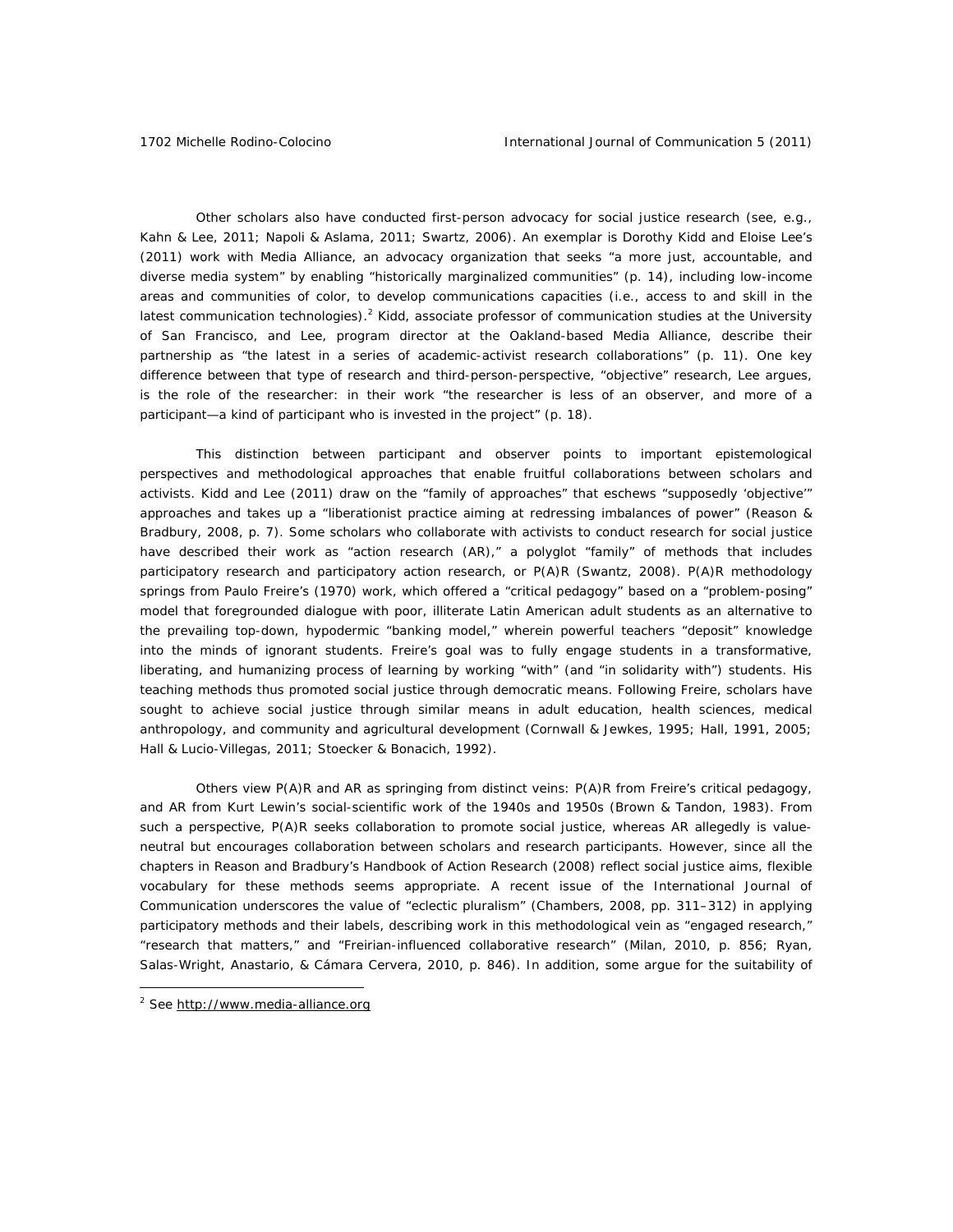"advocacy" rather than "participatory" methods (Hondagneu-Sotelo, 1993). Therefore, to balance flexibility and specificity, it is preferable to discuss the *family* of participatory-advocacy methods for social justice.

### **Rewarding Participatory-Advocacy Communication Research for Social Justice**

One barrier to conducting this type of research is the distance between scholar and activist. For many scholars, detachment from one's "object of study" is the hallmark of academic research. Frey and others attribute the persistence of scholarly detachment in part to the privileging of theory as the telos of academic research, "theory" being derived from the Greek word *theoria*, meaning "spectatorship," "contemplation," and "a looking at" (Carragee & Frey, in press, pp. 2–3; Frey, 2009, p. 210; Frey et al., 1996). Jeff Schmidt (2000) suggests that by its nature, academic training purposefully discourages scholars from engaging in activism, especially around questions related to their discipline. For these reasons, academics are "comfortable 'talking about thinking about theorizing about maybe doing something,<sup>"</sup> as Ted Coopman, whose research and activism has supported the micro radio movement, has put it (personal communication, June 8, 2011; see also Coopman, 2007, 2011).

From such a perspective, critical communication scholars may reconstruct the disconnect between scholarship and activism even as they conduct research for activist organizations. William Hoynes (2005), who with David Croteau has conducted important media-monitoring work for FAIR (Fairness and Accuracy in Reporting), argues for, rather than against, distance between activists and scholars:

Scholars face a different set of challenges when we lend the cultural authority of the academy to our activist partners. We risk being labeled "advocacy academics." Because the legitimacy of scholarly knowledge remains at least partially rooted in a definition of objectivity that emphasizes detachment from the object of study, scholars who work with social movements run the risk of being dismissed as politically motivated partisans. (p. 108)

Although Hoynes suggests that collaborating with activists may improve scholarship, he also cautions against blurring the boundary between scholar and activist to avoid the delegitimizing label of "advocacy academic."

The problem with Hoynes's position is that rejecting the role of participatory advocate could hamstring would-be scholar-activists. Viewing activism as tainted with bias that removes the cultural authority of academics may deter those who want to make a difference through research. Academics who want to put ideas into action, in general and specifically for social justice, thus need to rethink the takenfor-granted association of objectivity with cultural authority. Perhaps scholars need to argue more effectively for the epistemological validity, and therefore the authority, of knowledge gleaned from venturing beyond participant-observation into participant-advocacy for social justice.

What steps can we take to enhance credibility for such work? I posed this question to several communication scholars who use the family of participatory-advocacy methods for social justice in their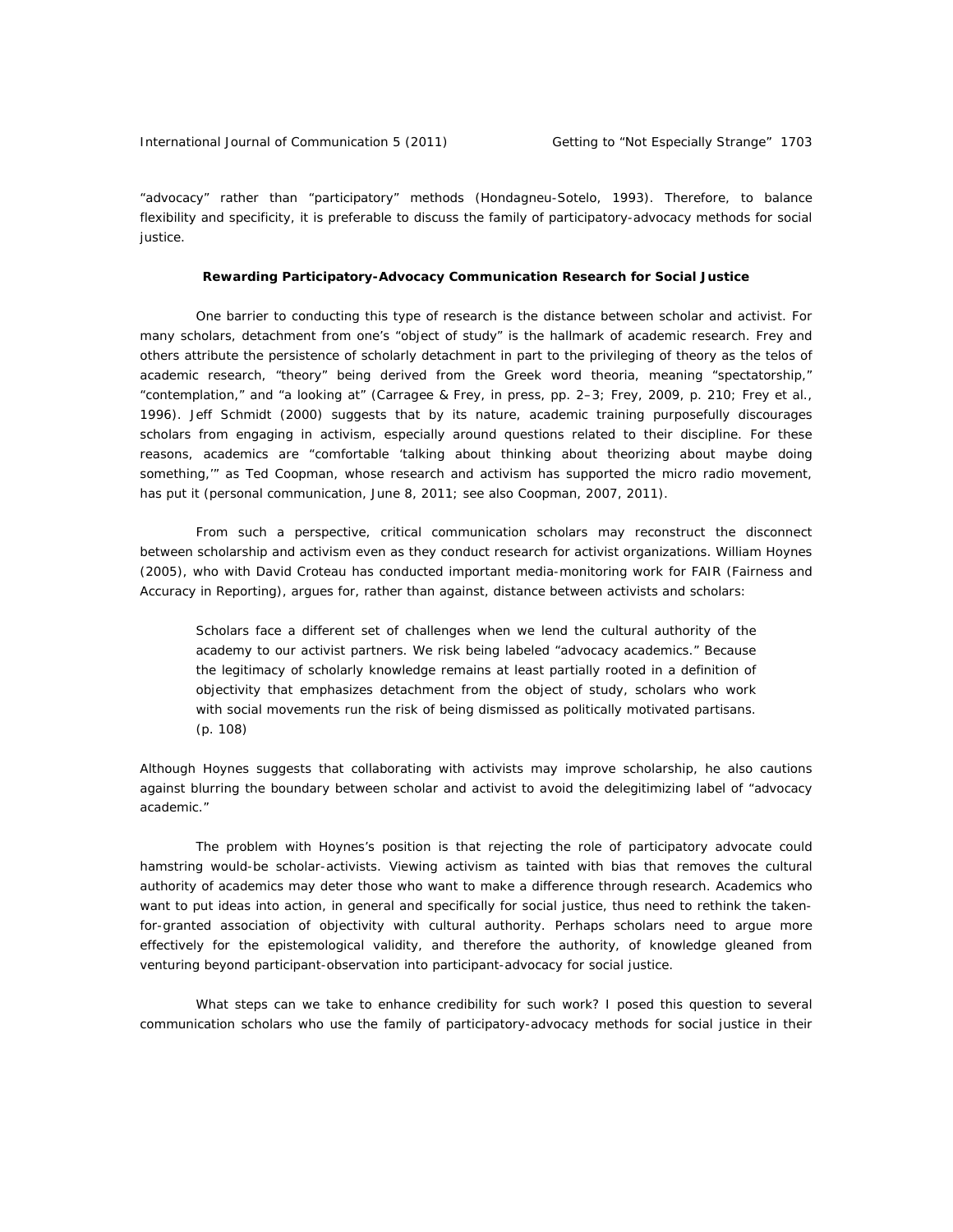research. Seth Kahn, coeditor (with Jonghwa Lee) of *Activism and Rhetoric* (2011), recognizes that "the big paradigmatic arguments are hard to win," and therefore "maybe the most important way to win legitimacy for [action research] is to get practitioners in positions where we can advocate among our colleagues" (personal communication, June 17, 2011). To "win legitimacy" for such research, Kahn suggests placing practitioners in influential positions, including editorial boards, institutional review boards, and tenure and review committees. People working in these capacities, Kahn argues, have authority to "represent it as not especially strange."

Another vehicle for getting to "not especially strange" involves publicizing participatory-advocacy research for social justice in printed forums, from basic methods textbooks to academic journals. Denzin and Lincoln's qualitative volumes (Denzin & Lincoln, 1994, 2000, 2005, 2011) include chapters on such work, and Reason and Bradbury (2008) focus on it, but communication and media methods textbooks generally neglect the participatory-advocacy family of methods (e.g., Berger, 2011; Lindlof & Taylor, 2011; Merrigan & Huston, 2008; Stokes, 2003). One exception is the textbook by Hearn, Tacchi, Foth, and Lennie (2009), which discusses such approaches in new media studies; however, as community media activist and college instructor Doug Schuler points out in the book's foreword, the text stands outside mainstream communication research. Thus, as suggested by Lana Rakow, who collaborated with community members in North Dakota to create the Community Connect network of public physical, virtual, and print spaces for communication, "More publications, including more textbooks, of examples and of discussion of the methods and the literature, would help make the methods more widely known and acceptable" (personal communication, June 7, 2011; see also Rakow & Nastasia, 2011). Lawrence Frey calls on journal editors to support first-person research for social justice: "Imagine if every journal, just for one issue, called for advocacy research, there would be a ton of it done" (personal communication, June 7, 2011).

An additional discipline-level step to win legitimacy for participatory-advocacy research for social justice would be to reward such work through faculty hiring, promotion, and merit awards. Frey explains the usefulness of such tactics by arguing that "professors are like worker bees; if you tell us the criteria to be successful, we will meet them" (personal communication, June 7, 2011). David Silver, who uses participatory-type approaches to help libraries "explore and exercise freedom, justice, democracy, and community" (the September Project), proposes that communication associations give an annual award for the best participatory-advocacy research project for social justice.<sup>3</sup> He also suggests including criteria related to participatory-advocacy communication research for social justice in academic job advertisements, because job advertisements provide opportunities for flexible language that job contracts cannot.

Building solidarity among scholars engaged in participatory-advocacy research for social justice within and beyond communication can also promote its acceptance. As Tony Palmeri explains:

 $\overline{a}$ 

<sup>&</sup>lt;sup>3</sup> See http://theseptemberproject.org/connecting-the-world-one-library-at-a-time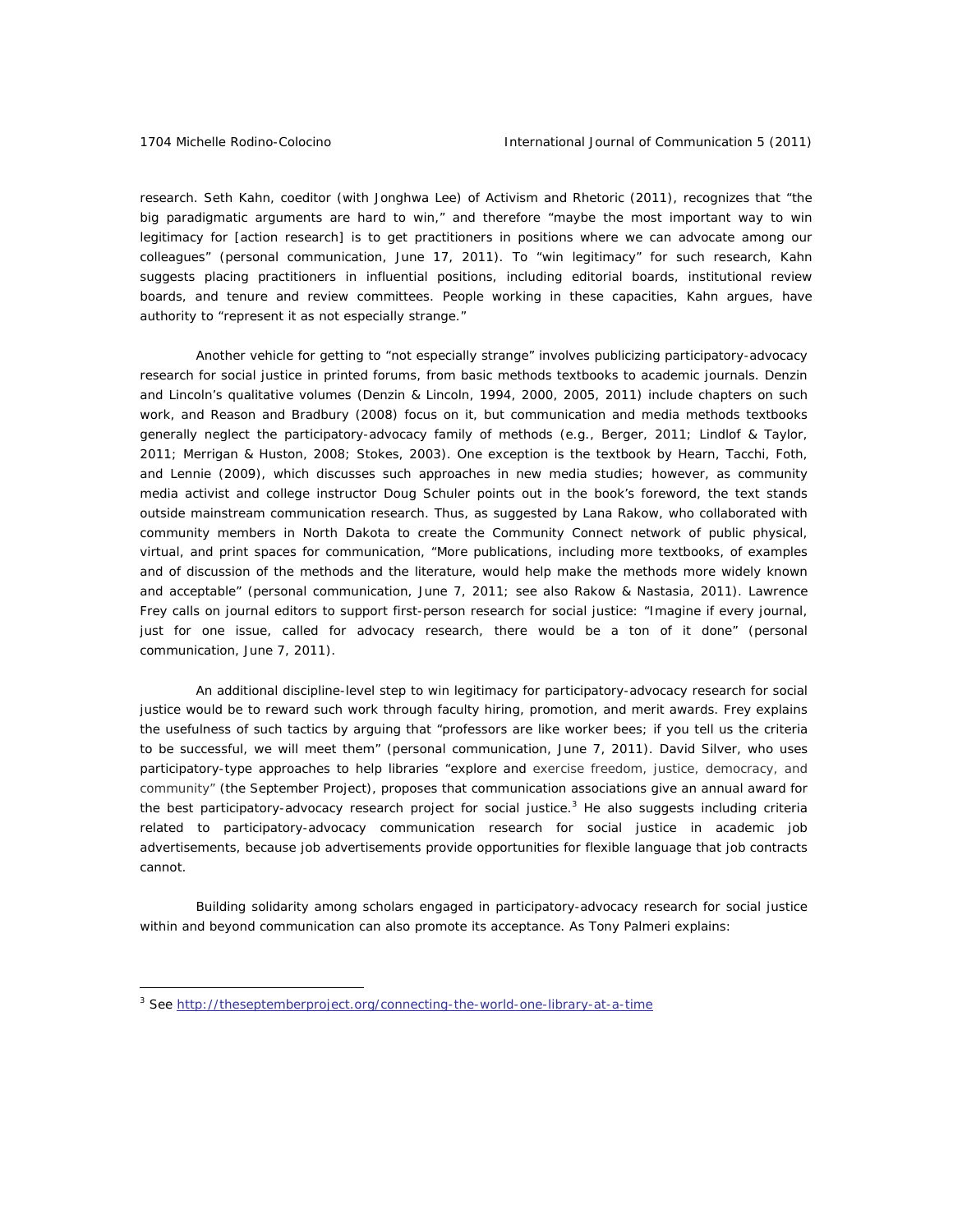$\overline{a}$ 

We definitely need to develop an ethic of solidarity among activist scholars. Currently, too many of us are working in isolated conditions without the support network necessary to have the confidence to do and protection for this kind of work. (personal communication, June 7, 2011)

Palmeri writes from the experience of supporting a student-run alternative newspaper and watching it fold under structural impediments, including the lack of institutional support (i.e., funds and credit; Palmeri, 2006). His experience suggests that building campus-wide, intra- and interdisciplinary support is key. The Free Press's National Conference for Media Reform enables networking between scholars and activists, as does the academic association Union for Democratic Communications (UDC), whose express purpose is to make communication more democratic in the interest of social justice. $4$ Informal support within campuses and departments as well as outside academia might offer additional forms of sustenance.

### **Conclusion**

I have argued that communication scholars should participate in and advocate for social justice by working with others to solve problems characterized by a lopsided distribution of resources and rights. Having also shown that embracing such research as mainstream is a timely challenge, I have suggested ways to support such work.

I want to conclude by calling on critical communication scholars to foreground participatoryadvocacy research for social justice as a crucial next step in the field. Embracing such a future would infuse our research with usefulness that reaches beyond the academy to extend to nonelite stakeholders. Our journals, for example, could become forums for discussing best practices in designing transformative, democratizing political strategies and for debating how best to win short-term political reforms while working to end exploitative systems of capitalism, racism, misogyny, and heteronormativity. In some ways, my call builds on Tony Bennett's proposal to "put policy into cultural studies" (1992).<sup>5</sup> By this Bennett means that cultural studies scholars should consider "culture" as more than a set of practices and symbols (a "whole way of life") observable in texts and groups of people. Instead, we should view culture as an "instrument of government" in the Foucauldian sense: as a means to exert official state power and perhaps, by extension, to administer specific forms of domination (domination of the working class under capitalism, of women under patriarchy, etc.). Bennett draws on earlier, forgotten definitions of culture to make his point.

Thus, borrowing from Bennett's argument for a fuller genealogy of culture, I argue that our genealogy of "criticism" should include Marx's famous provocation to accomplish the "*ruthless criticism of* 

<sup>4</sup> For information about the Free Press media reform conference, see http://conference.freepress.net/. For more about the UDC, see http://www.democraticcommunications.net. I have been a member of the UDC since 2006 and a Steering Committee member since 2007.

<sup>&</sup>lt;sup>5</sup> Cultural studies is a branch of critical communication scholarship, although some may see them as indistinguishable.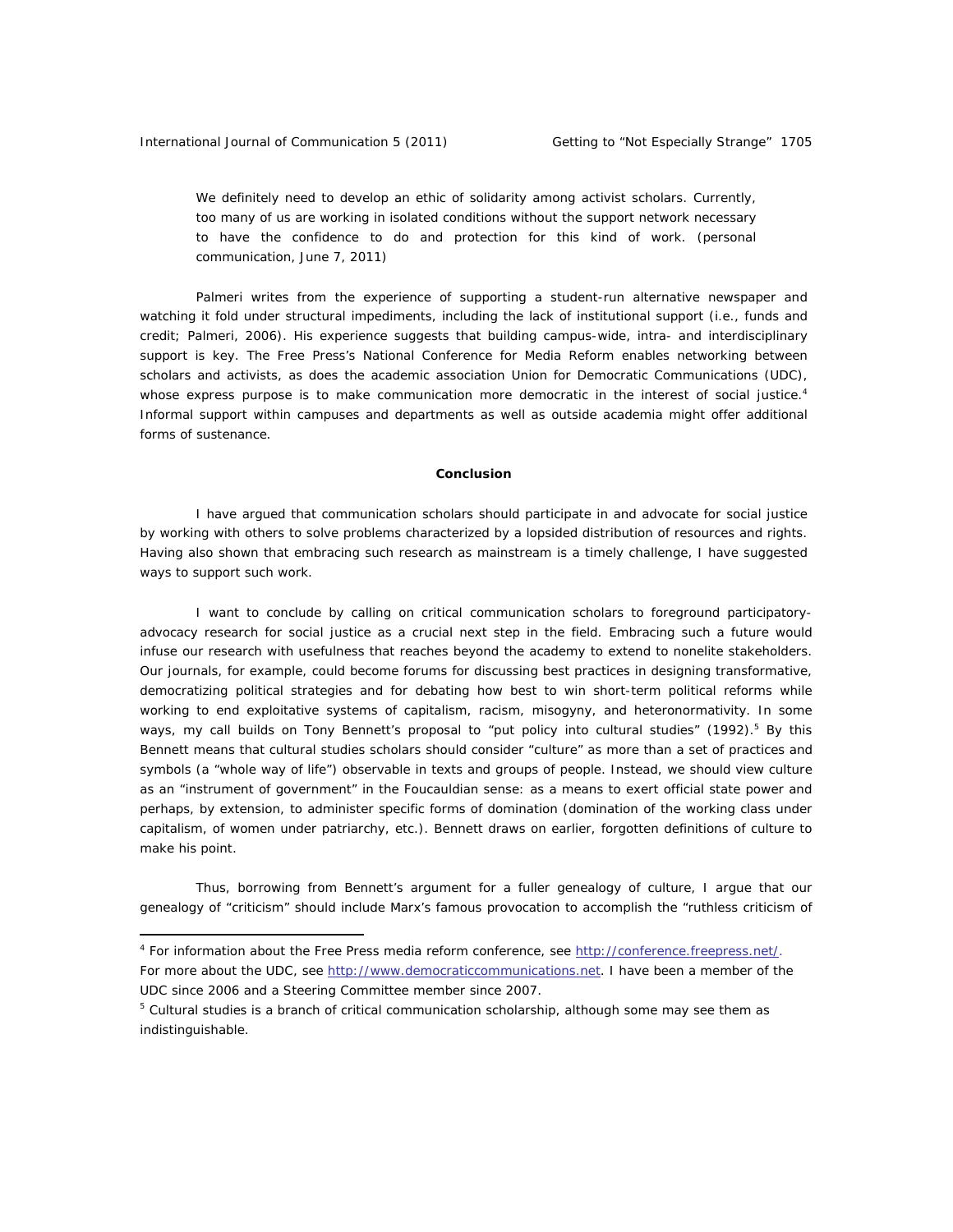*all that exists*" (Shirmacher, 1997, p. 87). More to the point, our genealogy should include the rest of Marx's exhortation, which is less widely referenced: "ruthless both in the sense of not being afraid of the results it arrives at and in the sense of being just as little afraid of conflict with the powers that be." If Marx's "ruthless criticism" elicits conflict, it does so because it participates in struggles for social justice that is, it involves action. I call on critical communication scholars to put action into criticism.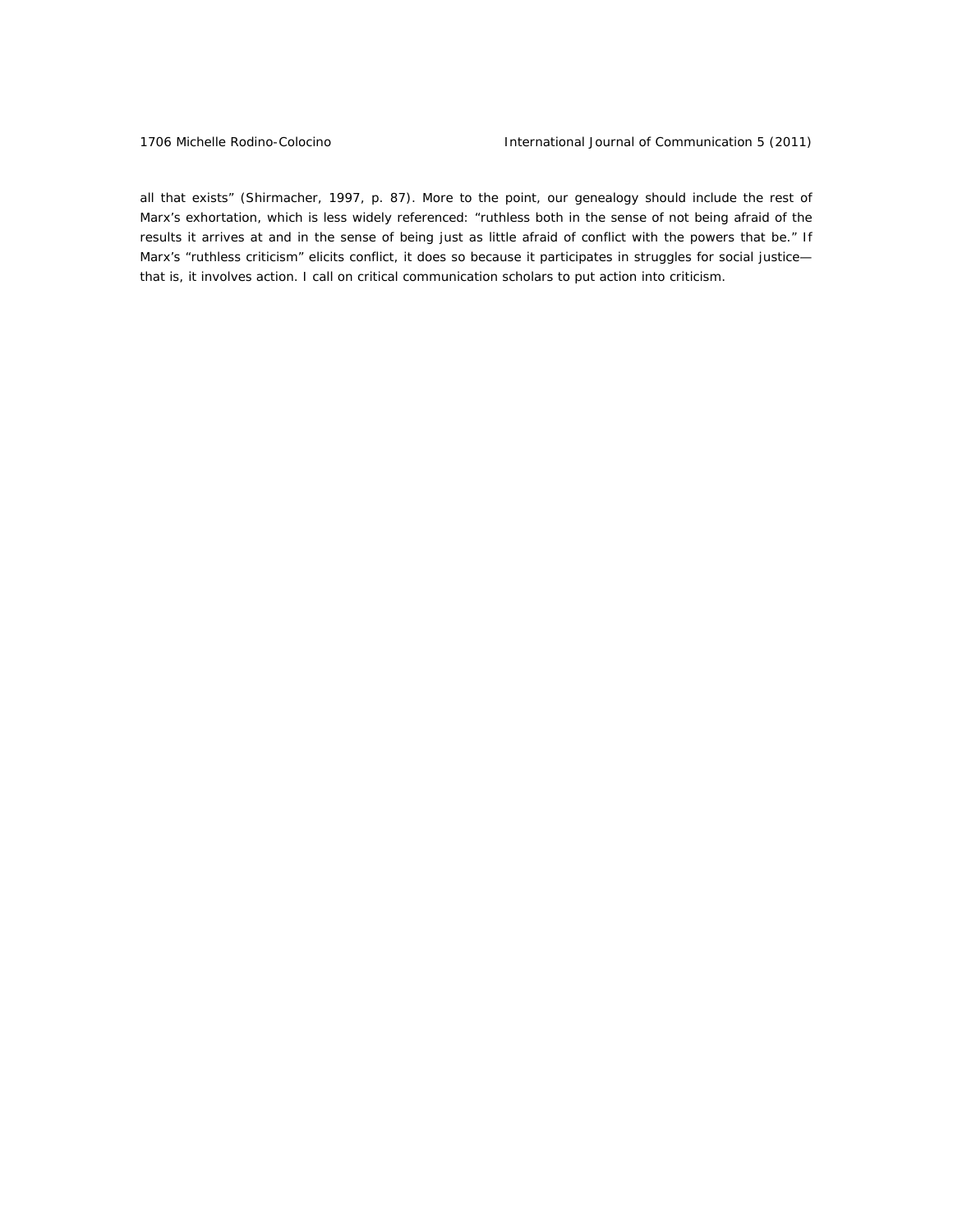#### **References**

- Bennett, T. (1992). Putting policy into cultural studies. In L. Grossberg, C. Nelson, & P. A. Treichler (Eds.), *Cultural studies* (pp. 23–37). New York, NY: Routledge.
- Berger, A. (2011). *Media and communication research methods: An introduction to qualitative and quantitative approaches*. Thousand Oaks, CA: SAGE Publications.
- Brown, D. L., & Tandon, R. (1983). Ideology and political economy in inquiry: Action research and participatory research. *Journal of Applied Behavioral Science, 19,* 277–294. doi:10.1177/002188638301900306
- Carragee, K., & Frey, L. (in press). Introduction: Communication activism for social justice scholarship. In L. R. Frey & K. M. Carragee (Eds.), *Communication activism: Vol. 3. Struggling for social justice amidst difference* (pp. 1–67). Cresskill, NJ: Hampton Press.
- Chambers, R. (2008). PRA, PLA and pluralism: Practice and theory. In P. Reason & H. Bradbury (Eds.), *The Sage handbook of action research: Participatory inquiry and practice* (pp. 297–318)*.* Thousand Oaks, CA: SAGE Publications.
- Cloud, D. (2011). The only conceivable thing to do: Reflections of academics and activism. In S. Kahn & J. Lee (Eds.), Activism and rhetoric: Theories and contexts for political engagement (pp. 11-24). New York, NY: Routledge.
- Coopman, T. M. (2007). Spectrum wars: Bridging factionalism in the fight for free radio. In L. R. Frey & K. M. Carragee (Eds.), *Communication activism: Vol. 1. Communication for social change* (pp. 223– 253). Cresskill, NJ: Hampton Press.
- Coopman, T. M. (2011). Networks of dissent: Emergent forms in media based collective action*. Critical Studies in Media Communication, 28,* 153–172.
- Cornwall, A., & Jewkes, R. (1995). What is participatory research? *Social Science and Medicine, 41,* 1667– 1676. doi:10.1016/0277-9536(95)00127-S
- Denzin, N. K., & Lincoln, Y. S. (Eds.). (1994). *Handbook of qualitative research*. Thousand Oaks, CA: SAGE Publications.
- Denzin, N. K., & Lincoln, Y. S. (Eds.). (2000). *Handbook of qualitative research* (2nd ed.). Thousand Oaks, CA: SAGE Publications.
- Denzin, N. K., & Lincoln, Y. S. (Eds.). (2005). *The Sage handbook of qualitative research* (3rd ed.). Thousand Oaks, CA: SAGE Publications.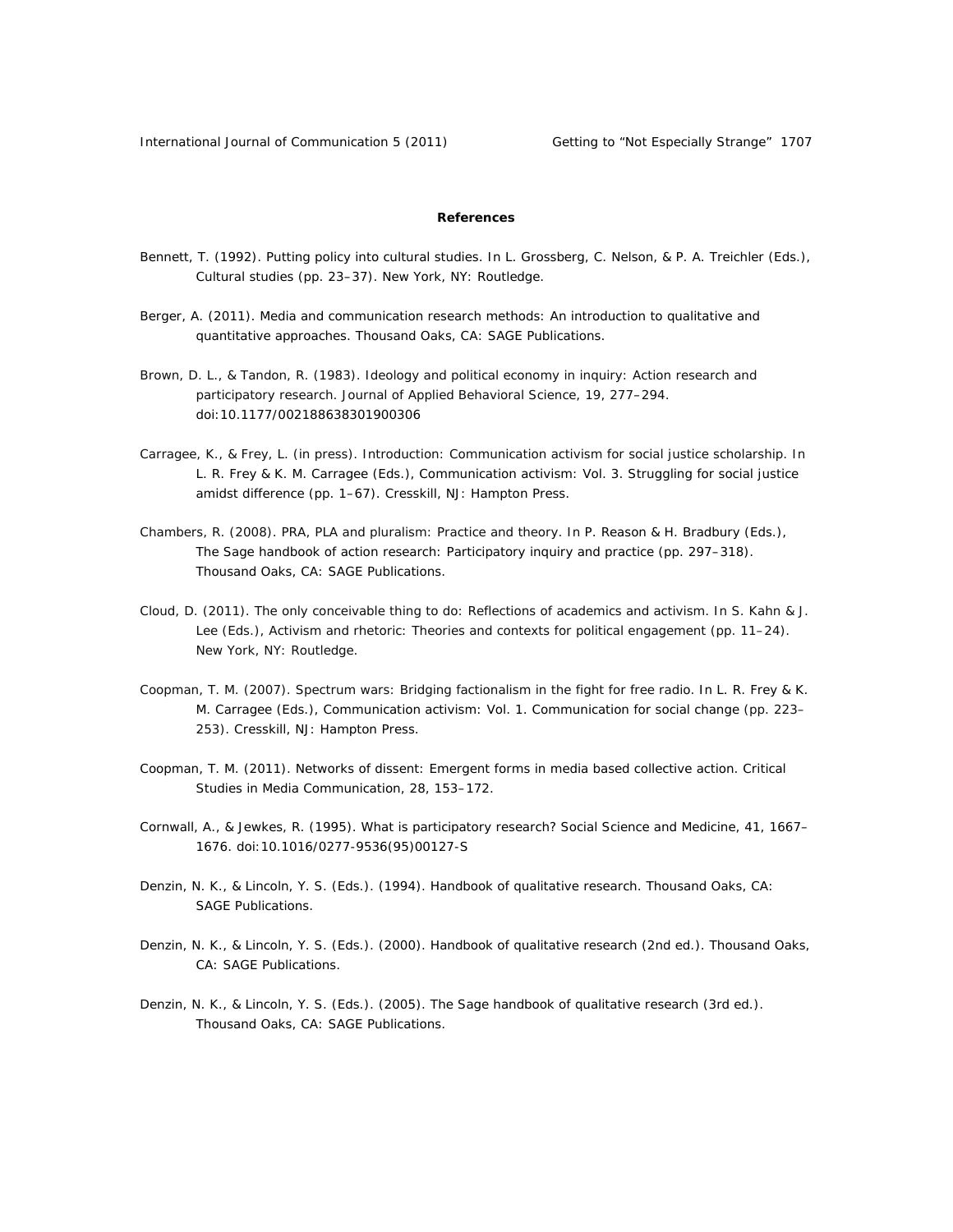- Denzin, N. K., & Lincoln, Y. S. (Eds.). (2011). *The Sage handbook of qualitative research* (4th ed.). Thousand Oaks, CA: SAGE Publications.
- Dougherty, C. (2011, July 6). Recovery is bypassing women. *The Wall Street Journal*. Retrieved from http://blogs.wsj.com/economics/2011/07/06/recovery-is-bypassing-women
- Freire, P. (1970). *Pedagogy of the oppressed* (M. R. Ramos, Trans.). New York, NY: Herder and Herder.
- Frey, L. R. (2009). What a difference more difference-making communication scholarship might make: Making a difference from and through communication research. *Journal of Applied Communication Research 37(*2), 205-214. doi: 10.1080/00909880902792321
- Frey, L. R., & Carragee, K. M. (Eds.). (2007). *Communication activism* (2 Vols.). Cresskill, NJ: Hampton Press.
- Frey, L. R., & Carragee, K. M. (Eds.). (in press). *Communication activism: Vol. 3. Struggling for social justice amidst difference.* Cresskill, NJ: Hampton Press.
- Frey, L. R., Pearce, W. B., Pollock, M. A., Artz, L., & Murphy, B. A. O. (1996). Looking for justice in all the wrong places: On a communication approach to social justice. *Communication Studies, 47,* 110– 127. doi:10.1080/10510979609368467
- Greenwood, D., & Levin, M. (2000). Reconstructing the relationships between universities and society through action research. In N. Denzin & Y. Lincoln (Eds.), *Handbook of qualitative research* (2nd ed., pp. 85–106). Thousand Oaks, CA: SAGE Publications.
- Hall, B. (1991). Participatory research, popular knowledge and power: A personal reflection. *Convergence, 14*(3), 6–19.
- Hall, B. (2005). *In from the cold? Reflections on participatory research from 1970–2005*. Retrieved from http://cuexpo.uwinnipeg.ca/Budd\_Hall.doc
- Hall, B., & Lucio-Villegas, E. (2011). Community-university research partnerships. *Rhizome Freirean, 9*. Retrieved from http://www.rizoma-freireano.org/index.php/rhizome-freirean-9-communityuniversity-research-partnerships--budd-l-hall-emilio-lucio-villegas
- Hartnett, S. J. (2010). Communication, social justice, and joyful commitment. *Western Journal of Communication, 47,* 68–93. doi:10.1080/10570310903463778
- Hearn, G., Tacchi, J., Foth, M., & Lennie, J. (2009). *Action research and new media: Concepts, methods and cases*. Cresskill, NJ: Hampton Press.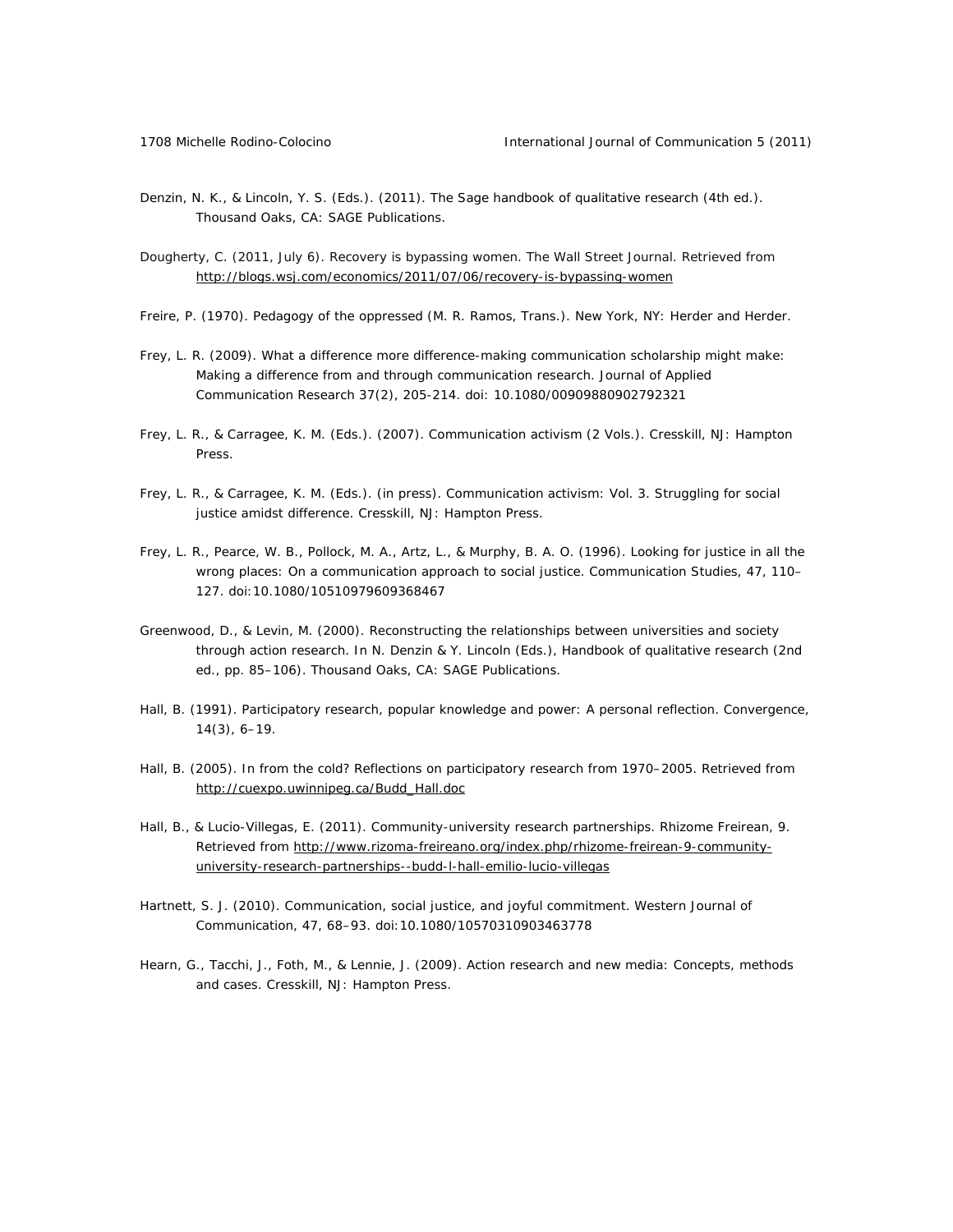- Hondagneu-Sotelo, P. (1993). Why advocacy research? Reflections on research and activism with immigrant women. *American Sociologist, 24,* 56–68.
- Hoynes, W. (2005). Media research and media activism. In D. Croteau, W. Hoynes, & C. Ryan (Eds.), *Rhyming hope and history: Activists, academics, and social movement scholarship* (pp. 97–114). Minneapolis: University of Minnesota Press.
- Jordan, M. (2011, July 26). White-minority wealth gap widens. *Wall Street Journal*. Retrieved from http://online.wsj.com/article/SB10001424053111904772304576468333980952942.html
- Jovanovic, S., Steger, C., Symonds, S., & Nelson, D. (2007). Promoting deliberative democracy through dialogue: Communication contributions to a grassroots movement for truth, justice, and reconciliation. In L. R. Frey & K. M. Carragee (Eds.), *Communication activism: Vol. 1. Communication for social change* (pp. 67–108). Cresskill, NJ: Hampton Press.
- Kahn, S., & Lee, J. (2011). *Activism and rhetoric: Theories and contexts for political engagement*. New York, NY: Routledge.
- Kidd, D., & Lee, E. (2011). Digital inclusion: Working both sides of the equation. In P. M. Napoli & M. Aslama (Eds.), *Communications research in action: Collaborations for a democratic public sphere* (pp. 11–27)*.* New York, NY: Fordham University Press.
- Lindlof, T. R., & Taylor, B. C. (2011). *Qualitative research methods* (2nd ed.). Thousand Oaks, CA: SAGE Publications.
- Macek, S. (2006). From the weapon of criticism to criticism by weapon: Critical communication scholarship, Marxism, and political activism. In L. Artz, S. Macek, & D. Cloud (Eds.), *Marxism and communication studies: The point is to change it* (pp. 217–242). New York, NY: Peter Lang.
- Marx, K. (1983). Theses on Feuerbach. In E. Kamenka (Ed.), *The portable Karl Marx* (pp. 155-158). New York, NY: Penguin Books.
- McChesney, R. (2007). *Communication revolution: Critical junctures and the future of media*. New York, NY: New Press.
- McHale, J. (2007). Unreasonable doubt: Using video documentary to promote justice. In L. R. Frey & K. M. Carragee (Eds.), *Communication activism: Vol. 2. Media and performance activism* (pp. 195– 222). Cresskill, NJ: Hampton Press.
- Merrigan, G. L., & Huston, C. (2008). *Communication research methods* (2nd ed.). New York, NY: Oxford University Press.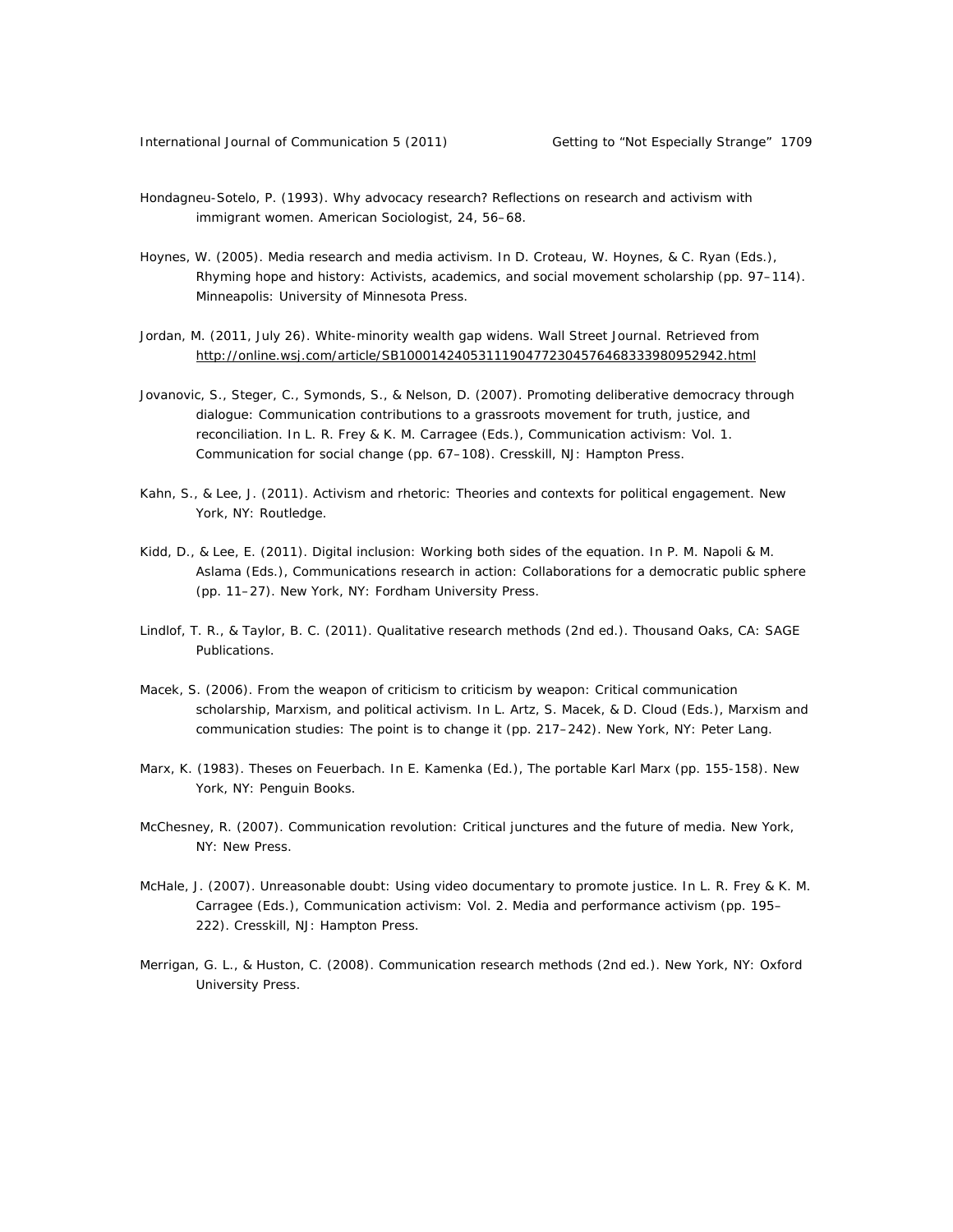- Milan, S. (2010). Introduction: Toward an epistemology of engaged research. *International Journal of Communication, 4.* 856–858. Retrieved from http://ijoc.org/ojs/index.php/ijoc/article/view/915/460
- Napoli, P. M., & Aslama, M. (Eds.). (2011). *Communications research in action: Collaborations for a democratic public sphere.* New York, NY: Fordham University Press.
- Palmeri, T. (2006). Media activism in a "conservative" city: Modeling citizenship. In O. Swartz (Ed.), *Social justice and communication scholarship* (pp. 149–173). Mahwah, NJ: Lawrence Erlbaum.
- Rakow, L., & Nastasia, D. I. (2011). Community Connect: A network of civic spaces for public communication in North Dakota. In P. M. Napoli & M. Aslama (Eds.), *Communications research in action: Collaborations for a democratic public sphere* (pp. 197–217)*.* New York, NY: Fordham University Press.
- Reason, B., & Bradbury, H. (2008). *The Sage handbook of action research: Participatory inquiry and practice.* Thousand Oaks, CA: SAGE Publications.
- Rodino-Colocino, M. (2006). Laboring under the digital divide. *New Media & Society, 8,* 487–511. doi:10.1177/1461444806064487
- Rodino-Colocino, M. (2007). High-tech workers of the world, unionize! A case study of WashTech's new model of unionism. In C. McKercher & V. Mosco (Eds.), *Knowledge workers in the information society* (pp. 209–227). Lanham, MD: Lexington Books.
- Rodino-Colocino, M. (2008). Technomadic work: From promotional vision to WashTech's opposition. *Work Organisation, Labour and Globalisation, 2,* 104–116.
- Ryan, C., Salas-Wright, V., Anastario, M., & Cámara Cervera, G. (2010). Making research matter . . . Matter to whom? *International Journal of Communication, 4*, 845–855. Retrieved from http://ijoc.org/ojs/index.php/ijoc/article/view/891/459
- Schmidt, J. (2000). *Disciplined minds: A critical look at salaried professionals and the soul-battering system that shapes their lives*. Lanham. MD: Rowman & Littlefield.
- Shirmacher, W. (Ed.). (1997). *German socialist philosophy: Ludwig Feuerbach, Karl Marx, Friedrich Engels.* New York: Continuum.
- Stoecker, R., & Bonacich, E. (1992). Why participatory research? Guest editors' introduction. *American Sociologist, 23*(4), 5–14. doi: 10.1007/BF02691927
- Stokes, J. (2003). *How to do media & cultural studies*. Thousand Oaks, CA: SAGE Publications.